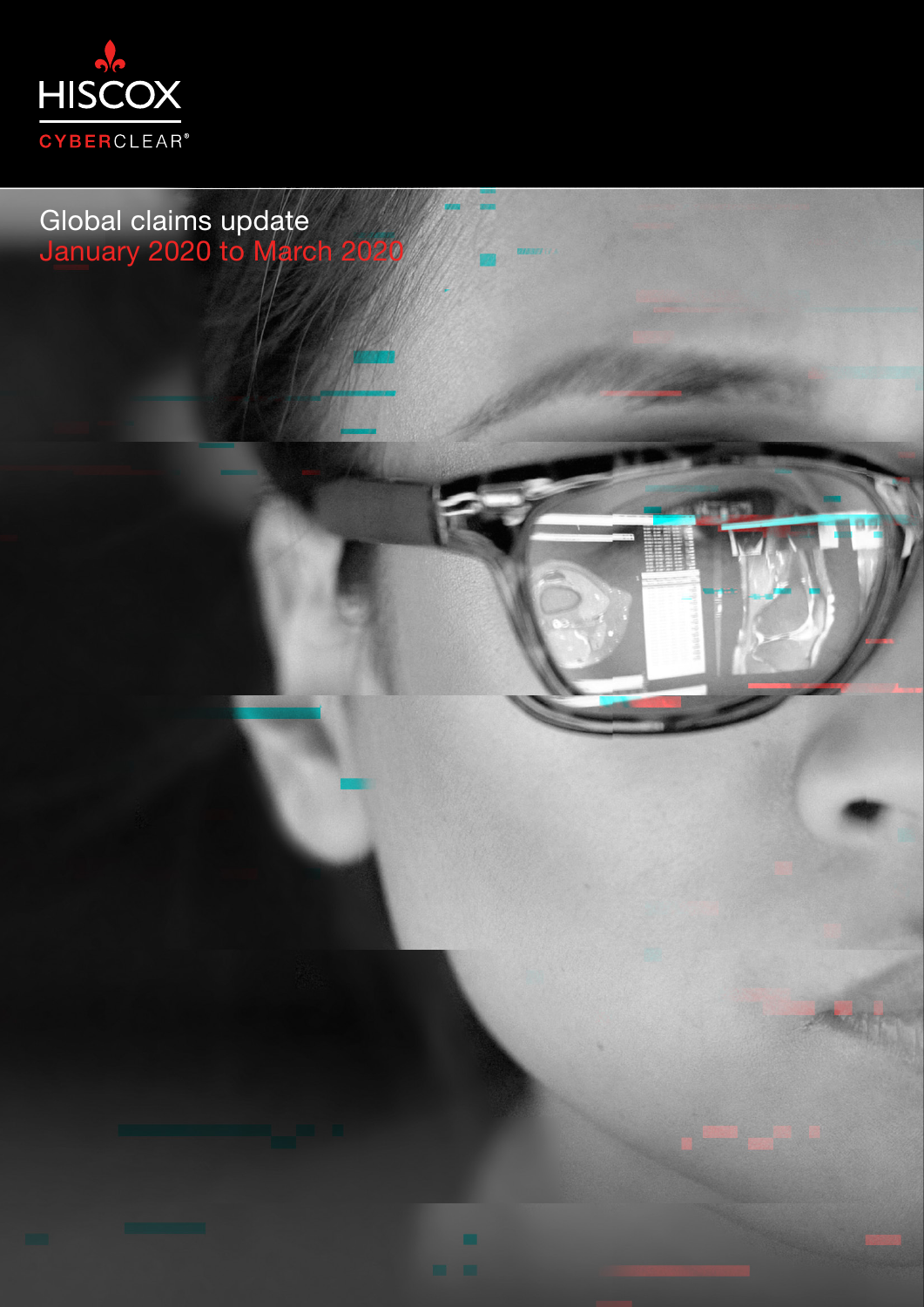# Claims decrease but new threats arise

Over the last six months, there's been a slight decrease in Hiscox cyber claims across the USA, UK and Europe. The average claims per month over a three month period fell 7% between Q4 2019 and Q1 2020. The most significant change was in the USA with a 16% decrease, followed by 9% in the UK and an increase of 2% in Europe. The decrease in claims my be a result of widespread business lock-downs due to the COVID-19 pandemic. We'll see how this progresses as the year goes on.

Data exfiltration continues to lead the charge as a key threat, however cyber extortion (ransomware) surpassed financial fraud in Q1 2020. There was a spike of claims in February due to VPN vulnerabilities in Europe, which followed the publication of numerous known VPN vulnerabilities in January. Though generally low-severity claims, VPN vulnerabilities can be the entry point for larger, more destructive incidents.

Better back-up practice allowed all our ransomware claims in Germany in Q1 2020 to be brought back online without paying a ransom. Ransomware gangs are adapting to this better back-up behavior and starting to exfiltrate and destroy data, rather than simply locking it. We saw a surge in data destruction and system outages in March, which follows this continued trend.



# Six-month view

UK (%)





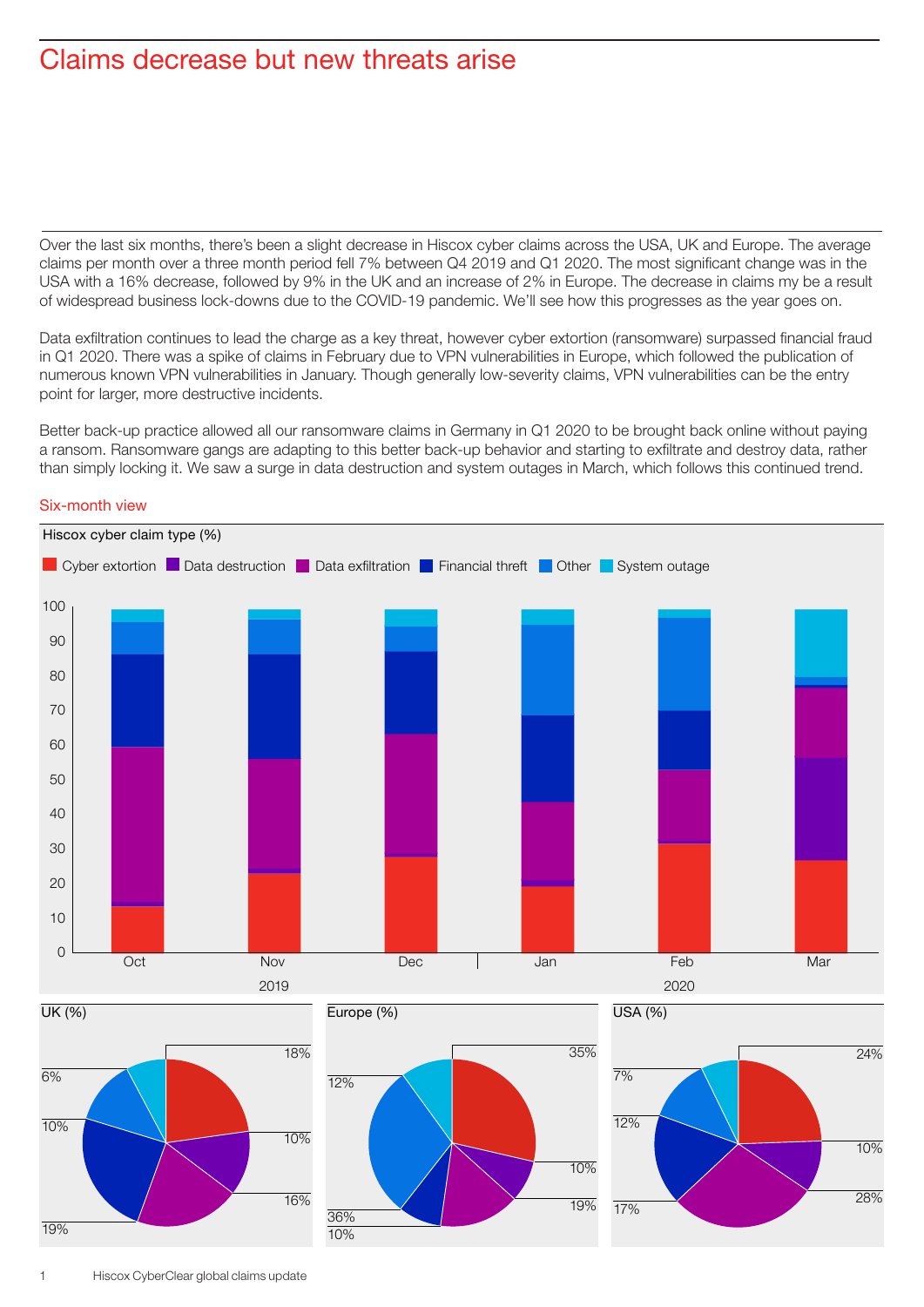# Real-life attacks



## Marketing consultancy

Revenue: €44.6 million; Claims cost: €171,400

A marketing consultancy suffered a business email compromise. Funds meant for the company's client were diverted to the criminal's bank account. Thankfully, the diverted funds of \$196,000 were recovered by the bank.



#### Management service provider (MSP) Revenue: €75 million; Claims cost: €288,364

An MSP suffered a ransomware attack. The demand was €288,364 and the attackers threatened to increase every three days by a further €61,168. The most recent backups were from July 2019 and the MSP was forced to pay the ransom.



#### **Charity** Revenue: €35 million; Claims cost: €87,383

A company suffered a ransomware attack after an employee used an old laptop to log on remotely. In response to the COVID-19 lockdown, an employee was given a laptop that had dormant ransomware still present. Once the laptop was connected to the network, the ransomware unknowingly spread.



## Repairman

#### Revenue: €119,765; Claims cost: €5,399

A repairman suffered a denial-of-service attack that that blocked his or her website for several days. The repairman managed getting forensic work completed. It was determined the cause of the attack was due to unusually high incoming traffic on the website, causing the server to crash. Action was taken to improve the firewall system, which helped diminish the traffic.



# Food producer

#### Revenue: €77.8 million; Claims cost: €548,328

The insured was victim of a RYUK ransomware attack. All servers and backup files were encrypted. The insured was unable to take orders, ship products or invoice customers. Hiscox instructed a panel IT forensic vendor to negotiate ransom payment. Forensic investigation concluded that no personal information was downloaded or exfiltrated.



#### **Construction**

#### Revenue: €588 million; Claims cost: €48,061

The client reported a hacking attack due to unknown IP addresses attempting to log into company's employee-facing VPN. Hiscox inquired as to how certain the company was that an unauthorised person gained access, to which head of IT advised that the company couldn't be certain. Hiscox recommended an IT forensics investigation. This resulted in the conclusion that there was unauthorised access but no access to personal information. Thus, there was no data breach.



# IT services

## Revenue: €84.8 million; Claims cost: €2.1 million

A software engineering company reported a data center outage. All customer systems (mostly hosted web pages) were down, as well as the office data center at a branch. Since all IT systems were down, the insured required wide technical support. After forensics, it turned out a former employee gained access to the IT systems and caused enormous damage to all hosted data.



#### Golf club

## Revenue: €3.1 million; Claims cost: €19,224

A golf club suffered from a ransomware attack that froze its entire server. This included the point of sales registers for the golf operations and the club restaurant. The insured was unable to retrieve or access their backups. Hiscox instructed forensics to establish if any data had been harvested by the ransomware or by the hacker. Furthermore, Hiscox paid the ransom after determining the threat to be genuine and the decryption key provided by the hacker would in fact release the server. The club's operations were restored and counsel concluded there were no data notification obligations.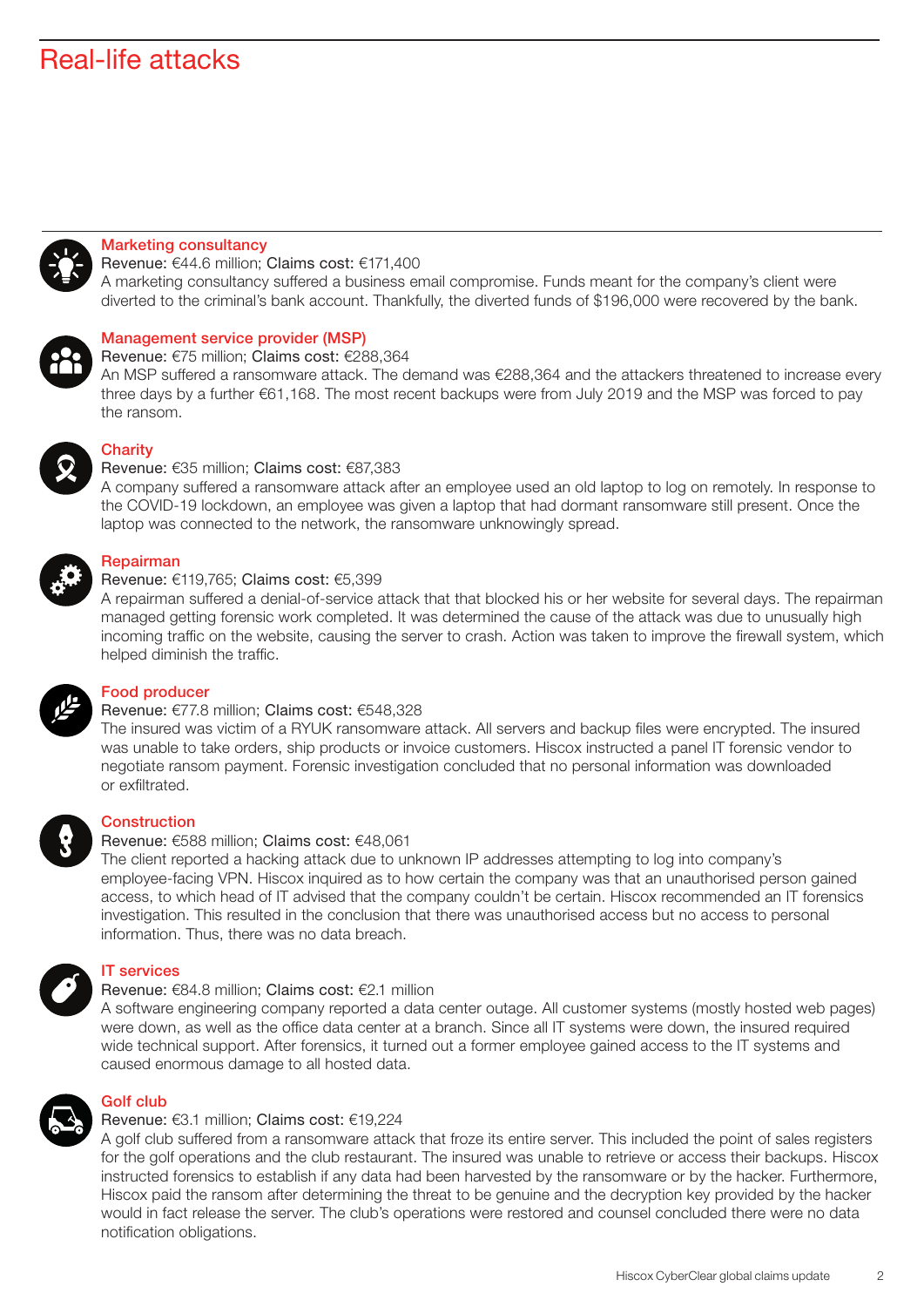## VPN vulnerabilities emerge.

During the latter part of 2019, a number of VPN alliances have been found to have serious vulnerabilities. VPN devices need to be internet facing, which makes it easy for attackers to scan the internet for these vulnerabilities. These vulnerabilities give attackers remote access to a network without login credentials.

## Payment diversion fraud continues to increase.

Over \$8 million lost in PDF or social engineering claims (up from \$6 million last quarter) with the USA accounting for at least 85% of these claims and less than 2% from Europe.

## Sodinokibi is biggest ransomware threat.

It appears to be the most prevalent strain of ransomware especially in the USA and Europe (although limited data is available).

## Ransomware attacks increasingly becoming data breach cases.

More ransomware claims involve data exfiltration, thereby increasing the costs.

## Mitigate your risks

- Train employees to spot and manage phishing emails, as well as understand other cyber risks. Hiscox currently offers the Hiscox CyberClear Academy, a free cyber awareness training platform, to all of its cyber insurance customers. It includes modules on phishing, business email compromise (BEC), payment diversion fraud (PDF), managing supply chain risks etc.
- Enable multi-factor authentication (MFA) on user accounts, especially administrator accounts. Office 365 compromise is still a problem. BEC/PDF cases are prevalent, especially in the UK. MFA is a simple first-step towards securing email accounts.
- Build a robust backup strategy that will protect against ransomware attacks. Test it regularly. Forty-five percept of Hiscox European ransomware claims occur in Germany, who paid zero ransoms in this quarter as a result of adequate back-ups.
- Patch all VPN hardware and software and confirm it's up-to-date. If you run any such services and they have not yet been patched, please take them down to avoid being detected by internet scans. Also, reset authentication credentials of any affected VPNs.
- Close all unnecessary open ports to prevent being exploited by attackers. This is especially important for ports not associated with a known legitimate service. Ports which must remain open should be regularly monitored.
- Update, update, update. Ensure anti-malware software, IDS/IPS (Intrusion Detection/Prevention Software) etc. are up-to-date.
- Notify your insurance carrier early if you spot any anomalies on your network, such as malware. Malware can be to first step to larger attacks with increased costs. The earlier you notify of a potential claim or claim, the faster it will be to get your business back up and running.

## **Glossary**

Cyber terms are often a jumble of letters. We're here to help remind you what it all means.

# Business email compromise (BEC)

Unauthorised access and control of a business email account which may lead to a data breach or payment diversion fraud.

# Cyber extortion

Cyber criminals encrypting a victim's data/systems (ransomware), threatening to publish stolen data, holding data/systems hostage etc. until the victim meets their demands for payment.

## Data exfiltration

Unauthorised access to data and in most cases, removal or copying of that data from the victim's network.

## Financial theft

Cyber crime involving the theft of money.

## Payment diversion fraud (PDF)

Cyber criminals redirecting payment(s) to a fraudulent account. Also known as social engineering.

# Virtual private network (VPN)

Commonly used to allow remote workers that are outside the corporate network to securely access corporate services from home or while travelling.